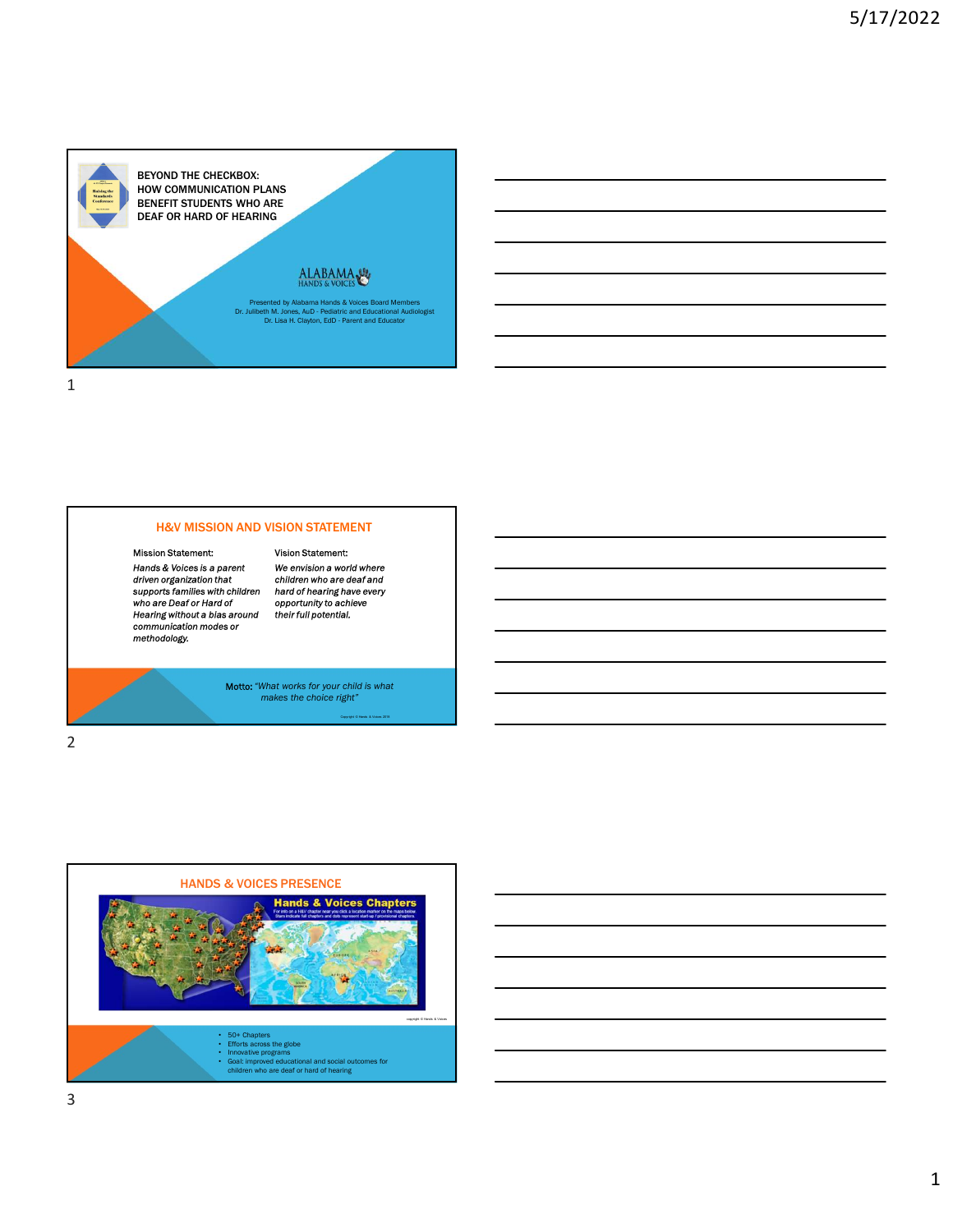

# **TERMINOLOGY**

Legal/Regulatory Terms are not always preferred terms.

In particular the phrase 'hearing impaired' is non-preferred<br>terminology retained in both the Individuals with Disabilities Education Act (IDEA) and the Alabama Administrative Code (AAC)

 $5<sub>5</sub>$ 

### **TERMINOLOGY**

• In keeping with Joint Committee on Infant Hearing (JCIH) 2019 recommendations, 'Child/student who is deaf or hard of hearing' will be used in this presentation

- Intended to be inclusive of the entire spectrum of children/students who have hearing differences
	- varied hearing levels from minimal to profound
	- congenital or acquired
	- any type of hearing difference, including conductive, sensory (sensorineural), auditory neuropathy, and mixed
	- permanent, transient, or intermittent
	- all community/cultural identification(s) [e.g., Deaf, deaf, hard of hearing, etc.]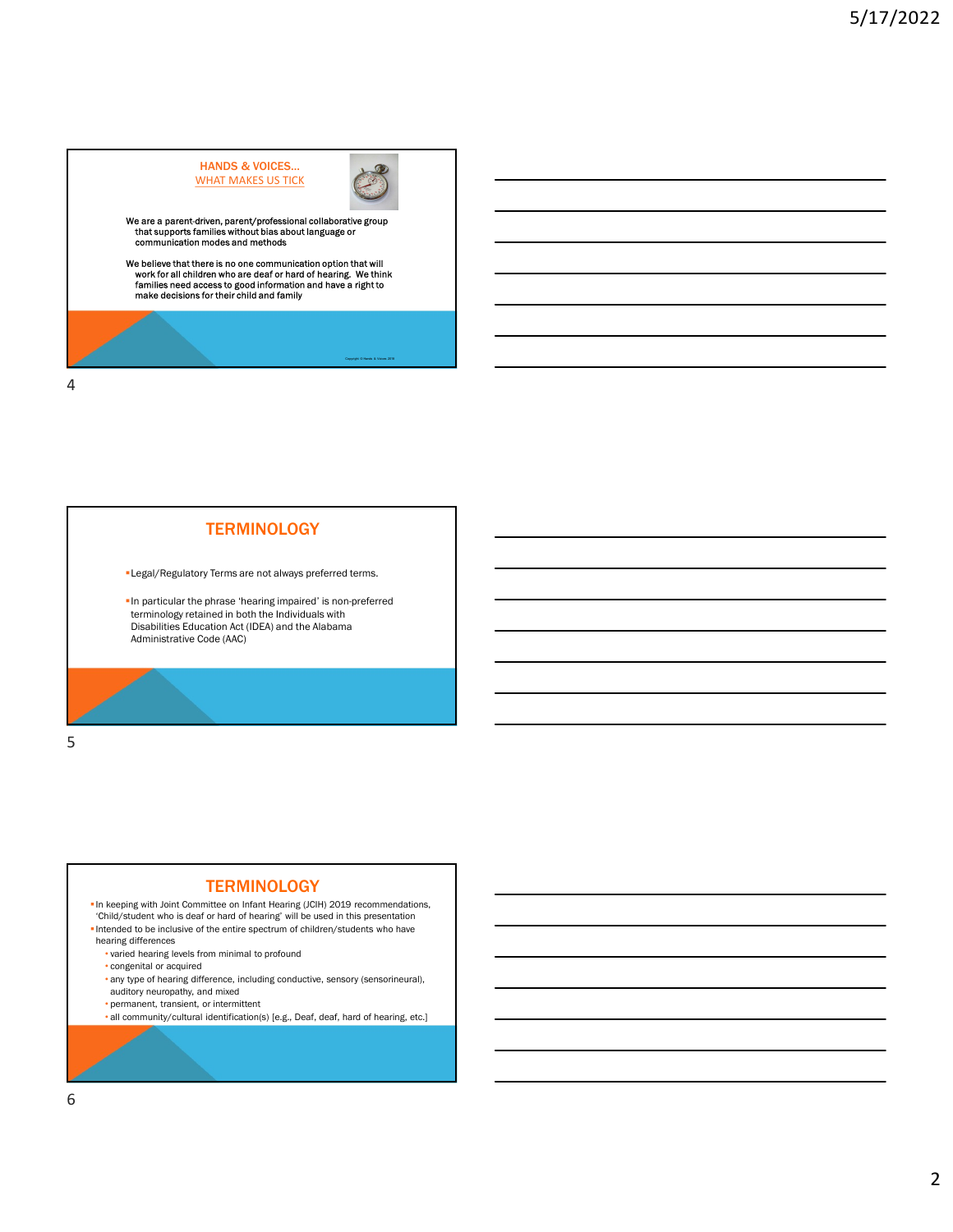# **TERMINOLOGY**

Deaf-Blindness is used as defined in IDEA and AAC

TERMINOLOGY<br>
"Deaf-Blindness is used as defined in DEA and AAC<br>
"Deaf Plus' describes students who have a hearing<br>
difference combined with one or more conditions or<br>
experimentic difference and dusting afference and beari **S/17/2**<br>
Deaf-Blindness is used as defined in IDEA and AAC<br>
Deaf-Blindness is used as defined in IDEA and AAC<br>
"Deaf-Plus" describes students who have a hearing<br>
exceptionality(ies) that affect the student medically,<br>
phy **EXAMINOLOGY**<br>
Dead: Blindness is used as defined in IDEA and AAC<br>
Dead: Plus': describes students with the a new a hearing<br>
clifference combined with one or more conditions or<br>
exceptionality(es), that affect the student 5/17/2<br>
Deaf-Blindness is used as defined in IDEA and AAC<br>
Deaf-Blindness is used as defined in IDEA and AAC<br>
There Plus, describes students who have a new or socially<br>
exceptionally, or socially and there is a maximum of FERMINOLOGY<br>
Dead-Elindress is used as defined in IDEA and AAC<br>
Dead Flus' describes students who have a hearing<br>
exceptionality(ies) that a free the student medicins, or<br>
exceptionality(ies) that a free the student medici **TERMINOLOGY**<br>
Deaf-Blindness is used as defined in IDEA and AAC<br>
"Deaf- Plus" describes students who have a hearing<br>
exceptionality(eis) that affect the student medicials,<br>
exceptionality(eis) that affect the student medi

7



## SHARED GOAL

- 
- 
- communicated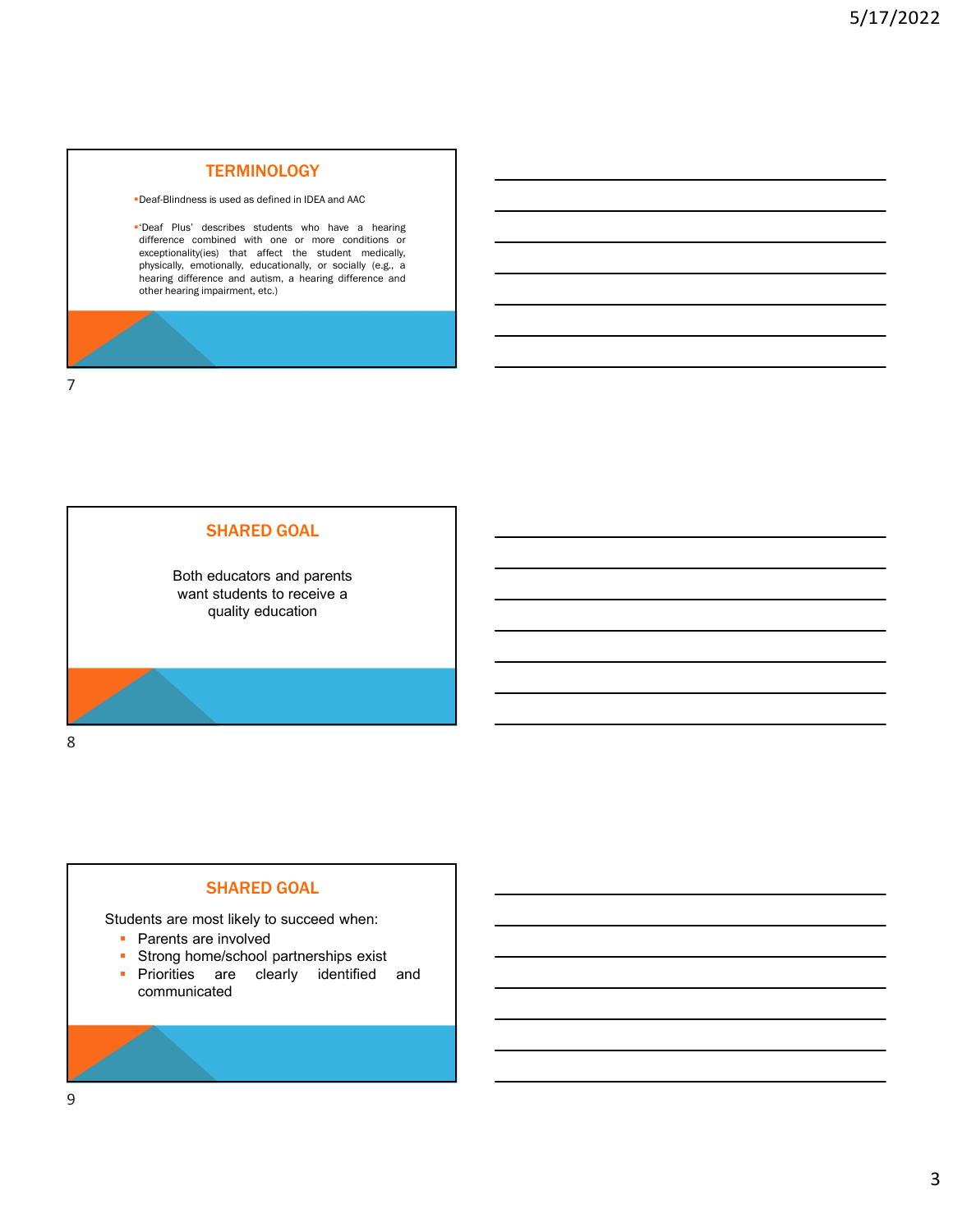# CHALLENGES

Students who have hearing differences are the students who have hearing differences are the the students of the the students of the students are the students of the students of the students of the students of the students

- $\blacksquare$  It is not unusual for a student who is deaf or hard of hearing to be the only student<br>in his or her school or school district who in his or her school or school district who has a hearing difference especially in has a hearing difference especially in **the contract of the second respectively rural areas** ('solitaire')
- The average number of students who are deaf or hard of hearing per school district is <6



10

# CHALLENGES

- 
- 
- 

11

### CHALLENGES

- The specialized knowledge and the specialized knowledge and the specialized knowledge and a specialized knowledge and a specialized knowledge and a specialized knowledge and a specialized knowledge, and experience to the s **CHALLENGES**<br>
This group of students is a diverse population with<br>
decomposition and start of students are a warrior<br>
The specialized is considered to that of students who are deaf or<br>
Expressions who are deaf or students Final group of students is a diverse population with<br>
diverse needs.<br>
Final group is the presentiated in the specialized instruction, another system a teaching relevant<br>
Final group of the specialized instruction, and they childhood hearing are a straight and a straight and a straight and a straight straight and a straight and a straight and a straight and the specialized instruction, assuming also an observed and services in the specialized Previous experience may be a realized by the control of the specifical control of the specifical control of the specifical control of the specifical control of the specifical control of the specifical control of the specif a group as ner poer wind may to you have to you have the specialized instruction, awaiting a disk, and services<br>parameter for on student may be wholly inappropriate.<br>for another even when the students may seem similar.<br>The
- Parents may be placed in a teaching role regarding both childhood hearing differences in general and their child specifically
-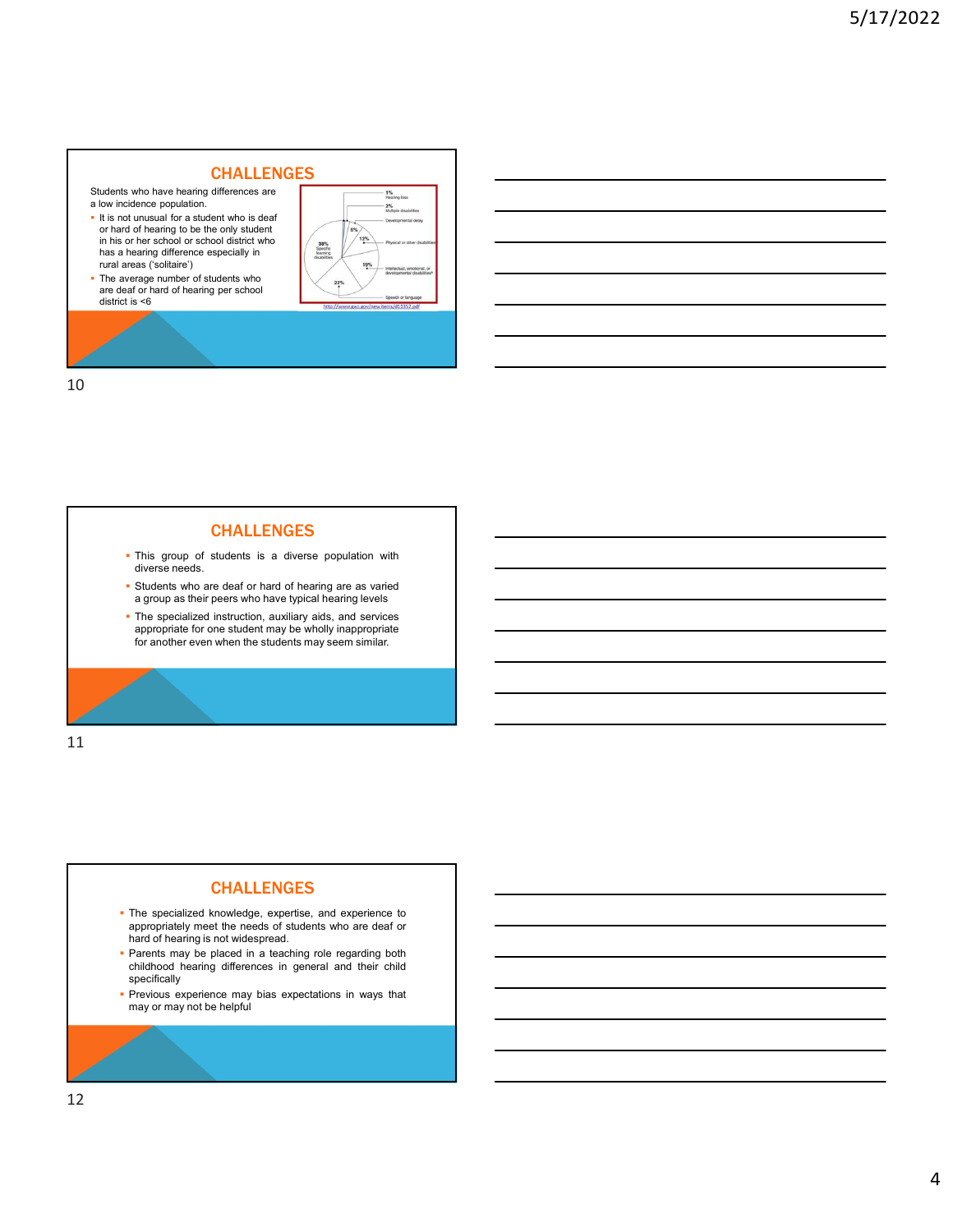

# **GUIDANCE**

The Individuals with Disabilities Education Act (IDEA) and its successors In developing each child's Individualized Education Plan (IEP), the IEP Team is directed to consider:

- (i) The strengths of the child;
- (ii) The concerns of the parents for enhancing the education of their child;

34 CFR § 300.324(a)(1) and AAC 290-8-9.05(6)

- (iii) The results of the initial or most recent evaluation of the child; and
- 

14

### **GUIDANCE**

For a student who is deaf or hard of hearing or deaf-blind, the IEP Team must also consider 'special factors' which include the student's

- (1) language and communication needs,
- $(2)$  opportunities for direct communications with peers and professional personnel in the student's language and communication mode,
- (3) academic level,
- (4) full range of needs (e.g. social, emotional, cultural, etc.),<br>(5) opportunities for direct instruction in the child's/student's language and
- 
- 
- (5) opportunities for direct instruction in the child's/student's language and<br>
communication mode<br>
(6) whether the child/student needs assistive technology devices and services.<br>  $\frac{1}{2}$ <br>  $\frac{1}{2}$ <br>  $\frac{1}{2}$ <br>  $\frac{1}{2}$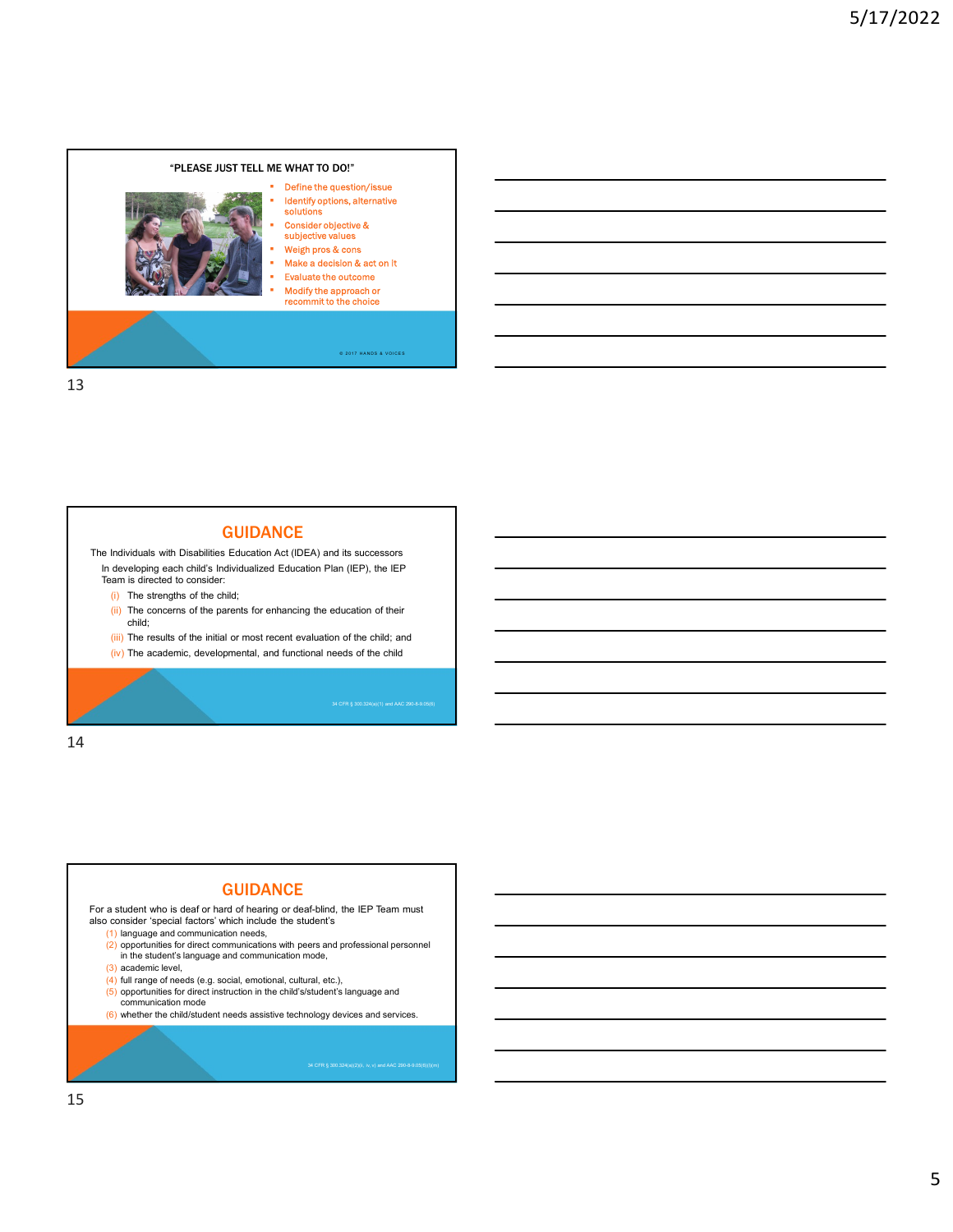

GUIDANCE



 When Yes is checked for the question, "Does the student have communication needs?" this factor must be addressed if, the student has any communication needs e.g., language<br>and/or communication mode of a child who is deaf or<br>hearing impaired, articulation, stuttering, voice, language<br>disorders, or augmentative communication needs. ■ When Yes is checked for the question, "Does the student<br>need assistive technology devices and/or services?" this<br>factor must be addressed if, the student needs an assistive<br>technology device or service(s) for academic o